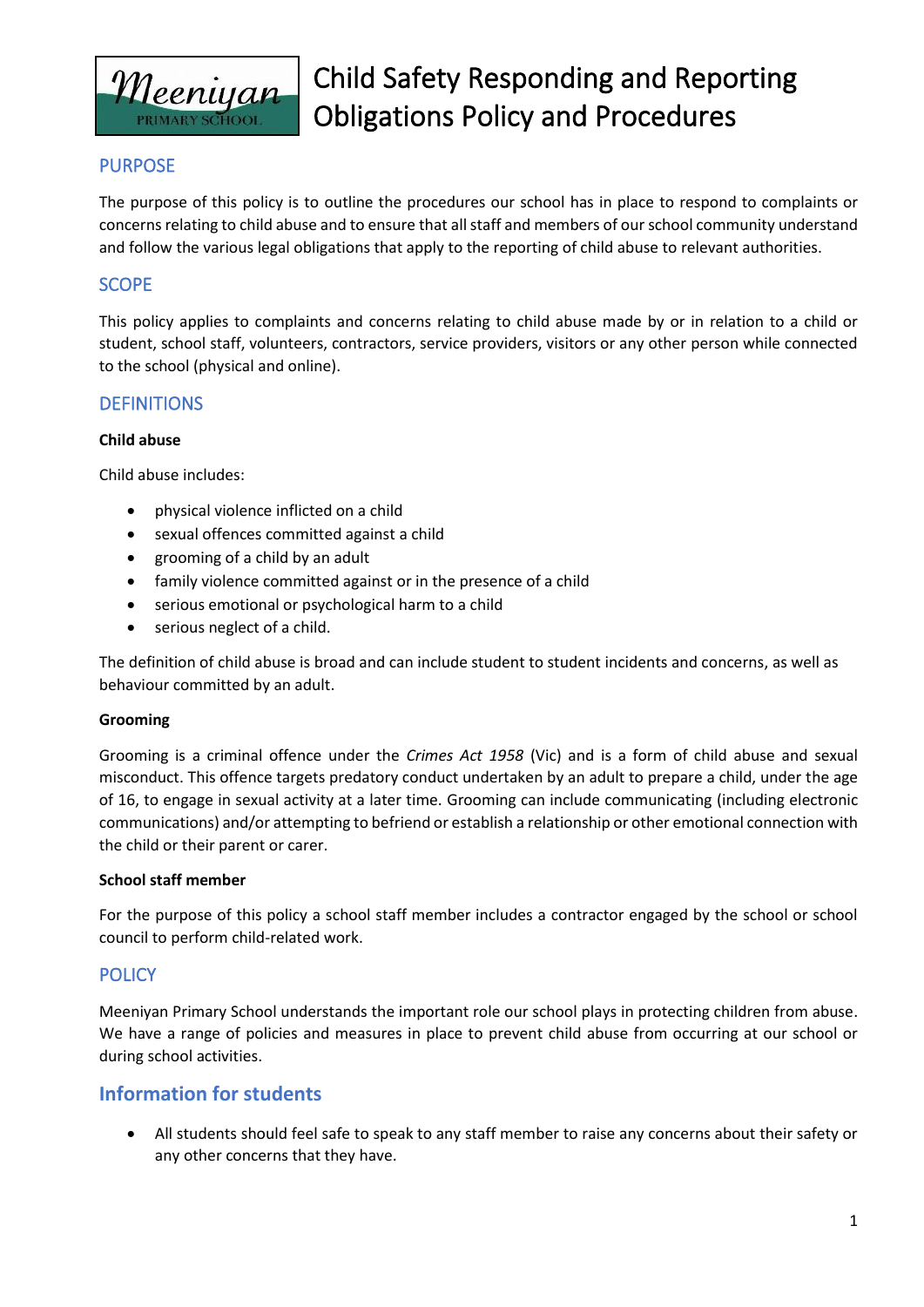• If a student does not know who to approach at Meeniyan PS they should start with their classroom teacher or the school Principal.

## **Identifying child abuse**

To ensure we can respond in the best interests of students and children when complaints or concerns relating to child abuse are raised, all staff and relevant volunteers must:

- understand how to identify signs of child abuse and behavioural indicators of perpetrators for detailed information on identifying child abuse and behavioural indicators of perpetrators refer to [Identify child abuse.](https://www.education.vic.gov.au/school/teachers/health/childprotection/Pages/identify.aspx)
- understand their various legal obligations in relation to reporting child abuse to relevant authorities for detailed information on the various legal obligations refer to Appendix A
- follow the below procedures for responding to complaints or concerns relating to child abuse, which ensure our school acts in the best interests of students and children and complies with both our legal and Department policy obligations.

At Meeniyan PS we recognise the diversity of the children, young people, and families at our school and take account of their individual needs and backgrounds when considering and responding to child safety incidents or concerns.

# **Procedures for responding to an incident, disclosure, allegation or suspicion of child abuse**

In responding to a child safety incident, disclosure, allegation or suspicion, Meeniyan PS will follow:

- the [Four Critical Actions for Schools](https://www.education.vic.gov.au/Documents/about/programs/health/protect/FourCriticalActions_ChildAbuse.pdf) for complaints and concerns relating to all forms of child abuse
- the [Four Critical Actions: Student Sexual Offending](https://www.education.vic.gov.au/school/teachers/health/childprotection/Pages/stusexual.aspx) for complaints and concerns relating to student sexual offending
- our Student Wellbeing and Engagement Policy and Bullying Prevention Policy for complaints and concerns relating to student physical violence or other harmful student behaviours.

## **School staff and volunteer responsibilities**

#### **1. Immediate action**

If a school staff member or volunteer witnesses an incident of child abuse, or reasonably believes, suspects or receives a disclosure or allegation that a child has been, or is at risk of being abused, they must:

- If a child is at immediate risk of harm, separate alleged victims and others involved, administer first aid (appropriate to their level of training) and call 000 for urgent medical or police assistance where required to respond to immediate health or safety concerns.
- Notify the principal or the primary welfare officer as soon as possible, who will ensure our school follows the steps in these procedures.

NOTE for staff and volunteers:

- if you are uncertain if an incident, disclosure, allegation or suspicion gives rise to a concern about child abuse you must always err on the side of caution and report the concern to the principal.
- If the principal is unavailable, the primary welfare officer or learning specialist will take on this role.
- If the concerns relates to the conduct of the principal, notify the South Eastern Regional office who must then take on responsibility for ensuring our school follows these procedures.

Refer to Appendix B for guidance on how to respond to a disclosure of child abuse.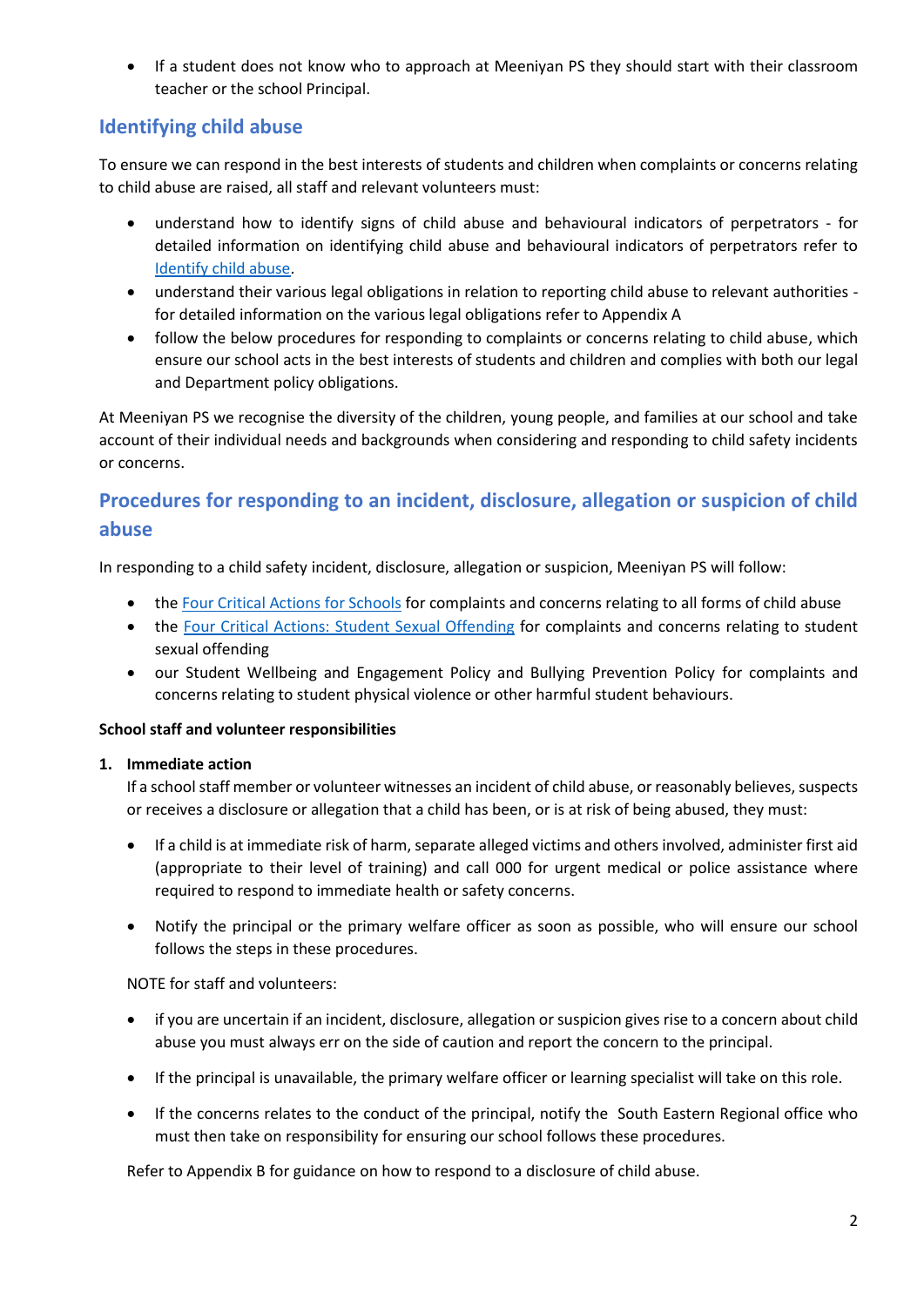#### **2. Reporting to authorities and referring to services**

As soon as immediate health and safety concerns are addressed, and relevant school staff have been informed, the principal **must** report all incidents, suspicions and disclosures of child abuse as soon as possible.

The following steps will ensure our school complies with the four critical actions as well as additional actions required under the Child Safe Standards.

The principal must ensure:

- all relevant information is reported to the Department of Families, Fairness and Housing (DFFH) Child Protection, Victoria Police or relevant services where required
- the incident is reported to the Department's [eduSafe Plus portal](https://services.educationapps.vic.gov.au/edusafeplus) or the Incident Support and Operations Centre (1800 126 126) in accordance with the severity rating outlined in the Managing and [Reporting School Incidents Policy](https://www2.education.vic.gov.au/pal/reporting-and-managing-school-incidents-including-emergencies/policy)
- all [reportable conduct](https://www2.education.vic.gov.au/pal/reportable-conduct-scheme/policy) allegations or incidents are reported by the Principal to the Department's Employee Conduct Branch (03 7022 0005) – where a reportable conduct allegation is made against the Principal, the Regional Director must be informed who will then made a report to Employee Conduct Branch

NOTE: In circumstances where staff members are legally required to report child abuse to DFFH Child Protection or Victoria Police and they are unable to confirm that the information has been reported by another person at the school or the designated member of school staff does not agree that a report needs to be made, the staff member who has formed the reasonable belief must still contact DFFH Child Protection and Victoria Police to make the report.

If you believe that a child is not subject to abuse, but you still hold significant concerns for their wellbeing you must still act. This may include making a referral or seeking advice from Child FIRST or The Orange Door (in circumstances where the family are open to receiving support) DFFH Child Protection or Victoria Police.

#### **3. Contacting parents or carers**

The principal must ensure parents and carers are notified unless advised otherwise by DFFH Child Protection or Victoria Police, or there are other safety and wellbeing concerns in relation to informing parents/carers.

Principals may contact the Department of Education and Training Legal Division for advice on notifying parents and carers, and where relevant, the wider school community.

For further guidance, refer to [PROTECT Contacting parents and carers](https://www.education.vic.gov.au/school/teachers/health/childprotection/Pages/actionthree.aspx)

#### **4. Ongoing protection and support**

The principal and primary welfare officer must ensure appropriate steps are taken by the school to protect the child and other children from any continued risk of abuse. These steps must be taken in consultation with any relevant external agency or Department staff such as DFFH Child Protection, Victoria Police, Legal Division or Employee Conduct Branch. Ongoing protection will also include further reports to authorities if new information comes to light or further incidents occur.

Appropriate, culturally sensitive and ongoing support must be offered and provided to all affected students. Ongoing support will be based on any available advice from the Department, parents and carers, health practitioners, and other authorities (such as DFFH or Victoria Police) and may include referral to wellbeing professionals, development of a safety plan, student support group meetings, and, for student to student incidents, behaviour management and support measures.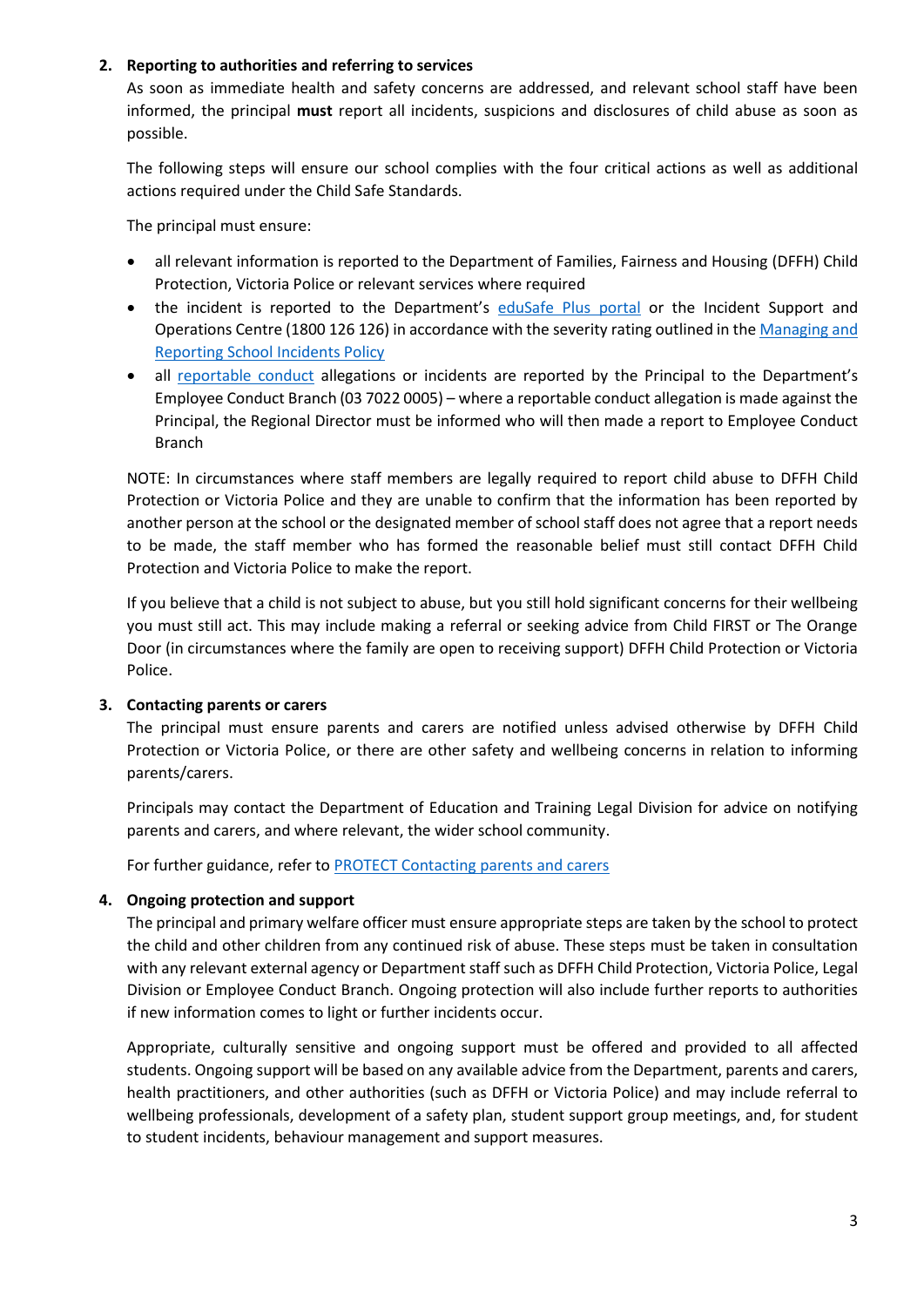#### **5. Recordkeeping**

The principal will ensure that:

- detailed notes of the incident, disclosure, allegation or suspicion are taken, including, where possible, by the staff member or volunteer who reported the incident, disclosure, or suspicion to them
- detailed notes are taken of any immediate or ongoing action taken by the school to respond to the incident, disclosure, allegation or suspicion
- all notes and other records relating to the incident, disclosure, allegation or suspicion, including the schools immediate and ongoing actions, are stored securely in a locked filing cabinet in the school office.

## **For school visitors and school community members**

All community members aged 18 years or over have legal obligations relating to reporting child abuse – refer to Appendix A for detailed information.

Any person can make a report to DFFH Child Protection or Victoria Police if they believe on reasonable grounds that a child is in need of protection. For contact details, refer to the [Four Critical Actions.](https://www.education.vic.gov.au/Documents/about/programs/health/protect/FourCriticalActions_ChildAbuse.pdf)

Members of the community do not have to inform the school if they are making a disclosure to DFFH Child Protection or the Victoria Police. However, where a community member is concerned about the safety of a child or children at the school, the community member should report this concern to the principal so that appropriate steps to support the student can be taken

## **Additional requirements for all staff**

All staff play an important role in supporting student safety and wellbeing and have a duty of care to take reasonable steps to prevent reasonably foreseeable harm to students.

Fulfilling the roles and responsibilities in the above procedure does not displace or discharge any other obligations that arise if a person reasonably believes that a child is at risk of child abuse. This means that if, after following the actions outlined in the procedure, a staff member reasonably believes that a child remains at risk of abuse, they must take the following steps:

- if they are concerned that the school has not taken reasonable steps to prevent or reduce the risk, raise these concerns with the principal in the first instance, and escalate to the regional office if they remain unsatisfied.
- report the matter to the relevant authorities where they are unable to confirm that the information has been reported by another staff member

Staff must refer to Appendix A for further information on their obligations relating to reporting to authorities.

## **COMMUNICATION**

This policy will be communicated to our school community in the following ways:

- Available publicly on our school's website
- Included in staff induction processes and annual staff training
- Included in staff handbook or manual
- Hard copy available from school administration upon request

#### FURTHER INFORMATION AND RESOURCES

The following Department of Education and Training policies and guidance are relevant to this policy:

- [Child Safe Standards](https://www2.education.vic.gov.au/pal/child-safe-standards/policy)
- Protecting Children [Reporting and Other Legal Obligations](https://www2.education.vic.gov.au/pal/protecting-children/policy)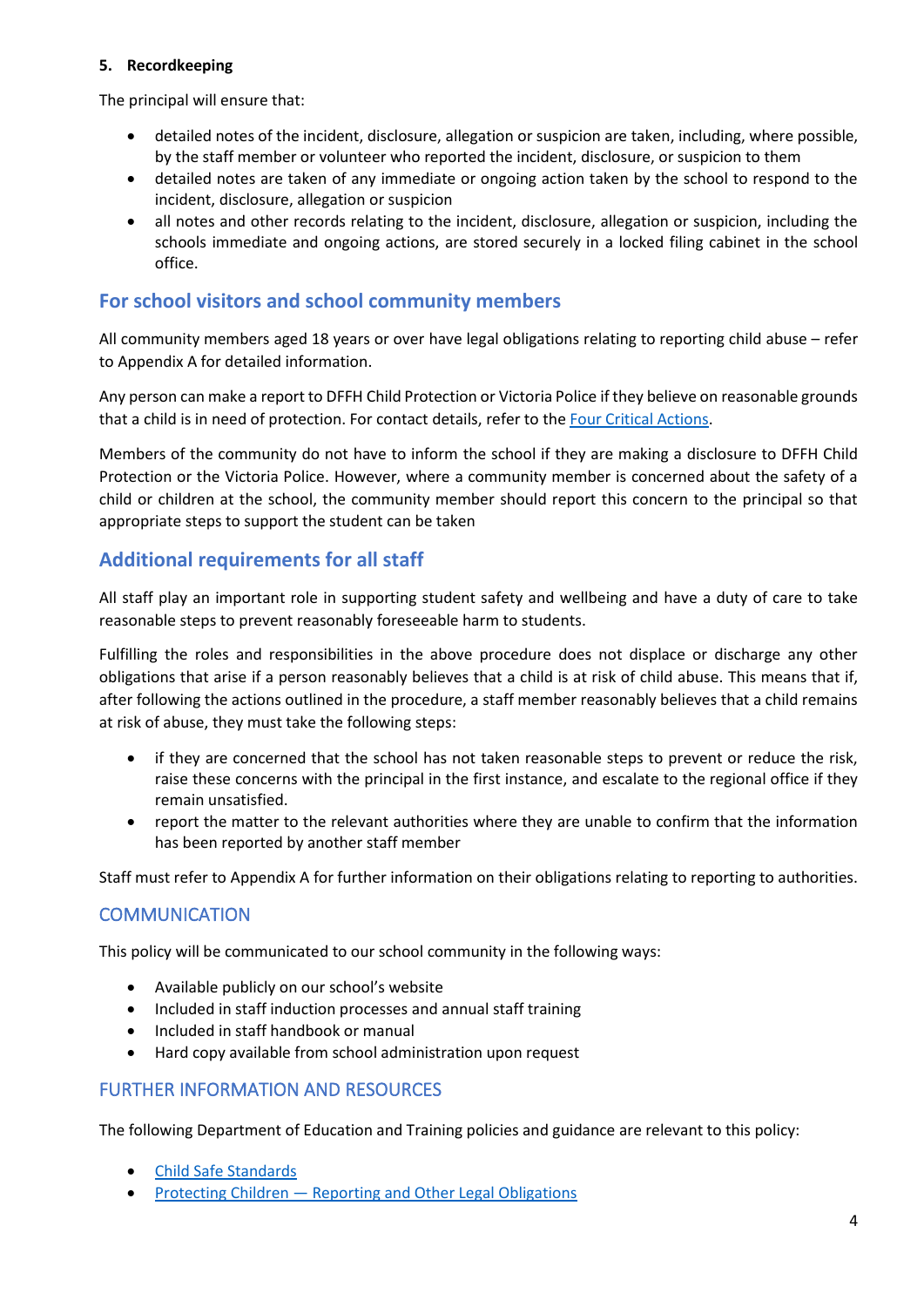- [Managing and Reporting School Incidents](https://www2.education.vic.gov.au/pal/reporting-and-managing-school-incidents-including-emergencies/policy)
- [Reportable Conduct](https://www2.education.vic.gov.au/pal/reportable-conduct-scheme/policy)
- [Restraint and Seclusion](https://www2.education.vic.gov.au/pal/restraint-seclusion/policy)
- [Identify child abuse](https://www.education.vic.gov.au/school/teachers/health/childprotection/Pages/identify.aspx)
- [Report child abuse in schools \(including four critical actions\)](https://www.education.vic.gov.au/school/teachers/health/childprotection/Pages/report.aspx)
- [Identify and respond to student sexual offending](https://www.education.vic.gov.au/school/teachers/health/childprotection/Pages/stusexual.aspx)

The following school policies are also relevant to this policy:

- Child Safety and Wellbeing Policy
- Child Safety Code of Conduct
- Statement of Values and School Philosophy
- Student Wellbeing and Engagement Policy
- Visitor and Volunteer Policy
- Duty of Care Policy
- Inclusion and Diversity Policy

# POLICY REVIEW AND APPROVAL

To ensure ongoing relevance and continuous improvement, this policy will be reviewed every 2 years.

Date of last review: June 2022

Next review due: June 2025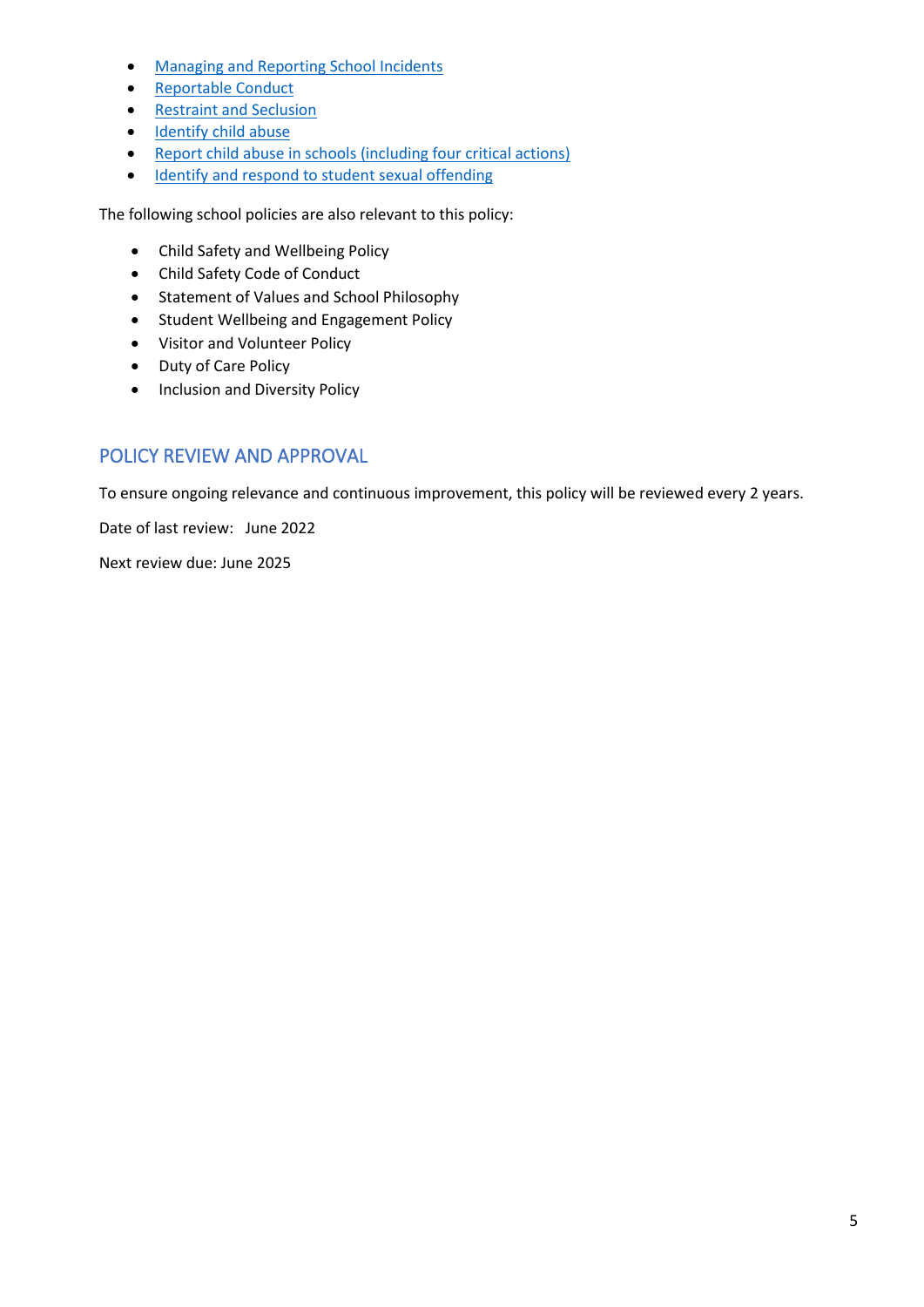## APPENDIX A

## LEGAL OBLIGATONS RELATING TO REPORTING CHILD ABUSE

The following information outlines the various legal obligations relating to the reporting of child abuse to relevant authorities.

It is important to note that the procedures outlined in the above policy ensure compliance with the below reporting obligations, and also include additional steps to ensure compliance with Department policy and our school's duty of care obligations.

#### **Mandatory reporting to Department of Families, Fairness and Housing (DFFH) Child Protection**

The following individuals are mandatory reporters under the *Children, Youth and Families Act 2005* (Vic):

- registered teachers and early childhood teachers (including principals and school staff who have been granted permission to teach by the VIT)
- school counsellors including staff who provide direct support to students for mental, emotional or psychological wellbeing, including (but not limited to) school health and wellbeing staff, primary welfare coordinators, student wellbeing coordinators, mental health practitioners, chaplains, and Student Support Services staff
- nurses
- registered psychologists
- police officers
- registered medical practitioners
- out of home care workers (excluding voluntary foster and kinship carers)
- early childhood workers
- youth justice workers
- people in religious ministry
- midwives

All mandatory reporters must make a report to the Department of Families, Fairness and Housing (DFFH) Child Protection as soon as practicable if, during the course of carrying out their professional roles and responsibilities, they form a belief on reasonable grounds that:

- a child has suffered, or is likely to suffer, significant harm as a result of physical abuse and/ or sexual abuse; and
- the child's parents or carers have not protected, or are unlikely to protect, the child from harm of that type.

A mandatory reporter who fails to comply with this legal obligation may be committing a criminal offence. It is important for all staff at Meeniyan PS to be aware that they are legally obliged to make a mandatory report on each occasion that they form a reasonable belief that a child is in need of protection and they must make a mandatory report even if the principal or any other mandatory reporter does not share their belief that a report is necessary.

If charged with not making a mandatory report, it may be a defence for the person charged to prove that they honestly and reasonably believed that all of the reasonable grounds for their belief had been the subject of a report to child protection made by another person.

The identity of a person who reports any protective concerns to DFFH Child Protection is protected by law. It is an offence for a person, other than the person who made the report, to disclose the name of the person who made a report or any information that is likely to lead to their identification.

At our school, all mandated school staff must undertake the *Mandatory Reporting and Other Obligations eLearning Module* annually.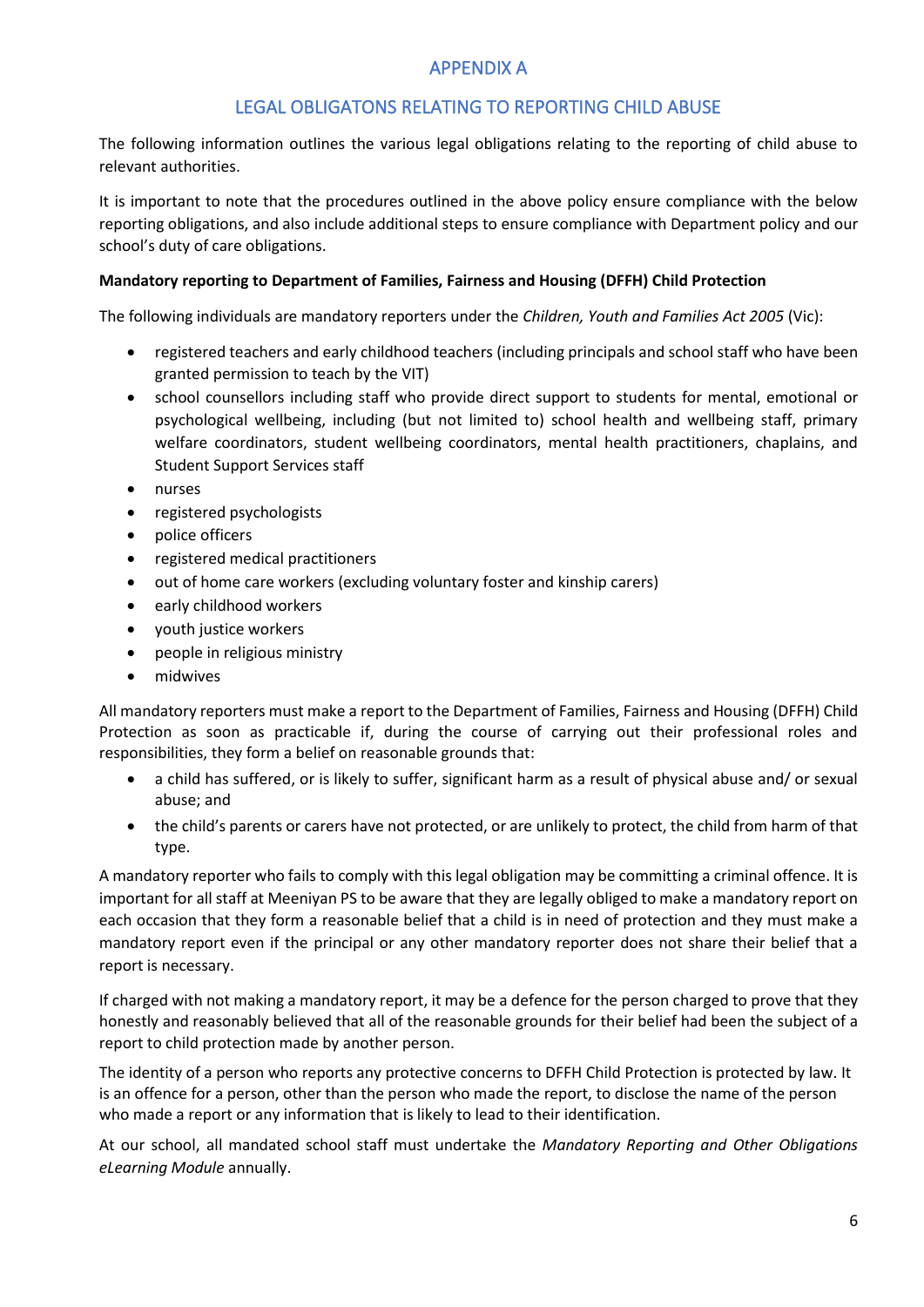The policy of the Department of Education and Training (DET) requires **all staff** who form a reasonable belief that a child is in need of protection to discuss their concerns with the school leadership team and to report their concerns to DFFH and in some circumstances to Victoria Police, or to ensure that all the information relevant to the report has been made by another school staff member.

Any person can make a report to DFFH Child Protection (131 278 – 24 hour service) if they believe on reasonable grounds that a child is in need of protection even if they are not a mandatory reporter listed above.

## Reporting student wellbeing concerns to Child FIRST/Orange Door

At Meeniyan PS we also encourage staff to make a referral to Child FIRST/Orange Door when they have significant concern for a child's wellbeing. For more information about making a referral to Child FIRST/Child FIRST see the Policy and Advisory Library: Protecting Children – [Reporting and Other Legal Obligations](https://www2.education.vic.gov.au/pal/protecting-children/policy).

#### Reportable Conduct

The Reportable Conduct Scheme is focussed on worker and volunteer conduct and how organisations investigate and respond to suspected child abuse. The scheme aims to improve organisational responses to suspected child abuse and to facilitate the identification of individuals who pose a risk of harm to children.

There are five types of 'reportable conduct' listed in the *Child Wellbeing and Safety Act 2005:*

- sexual offences against, with or in the presence of, a child
- sexual misconduct (which includes grooming) against, with or in the presence of, a child
- physical violence against, with or in the presence of, a child
- behaviour that causes significant emotional or psychological harm to a child
- significant neglect of a child.

A reportable conduct allegation is made where a person makes an allegation, based on a reasonable belief, that a worker or volunteer has committed reportable conduct or misconduct that *may* involve reportable conduct.

If school staff or volunteers become aware of reportable conduct by any current or former employee, contractor or volunteer, they must notify the school principal immediately. If the allegation relates to the principal, they must notify the Regional Director.

The principal or regional director must notify the Department's Employee Conduct Branch of any reportable conduct allegations involving current or former employees of the school (including Department, allied health, casual and school council employees), contractors and volunteers (including parent volunteers).

• Employee Conduct Branch: 03 7022 0005 or [employee.conduct@education.vic.gov.au](mailto:employee.conduct@education.vic.gov.au)

The Department's Secretary, through the Manager, Employee Conduct Branch, has a legal obligation to inform the Commission for Children and Young People when an allegation of reportable conduct is made.

For more information about reportable conduct see the Department's *Policy and Advisory Library*[: Reportable](https://www2.education.vic.gov.au/pal/reportable-conduct-scheme/policy)  [Conduct](https://www2.education.vic.gov.au/pal/reportable-conduct-scheme/policy) and the Commission for Children and Young People's [website.](https://ccyp.vic.gov.au/reportable-conduct-scheme/)

## Failure to disclose offence

Reporting child sexual abuse is a community-wide responsibility. All adults (ie persons aged 18 years and over), not just professionals who work with children, have a legal obligation to report to Victoria Police, as soon as practicable, where they form a 'reasonable belief' that a sexual offence has been committed by an adult against a child under the age of 16 in Victoria.

Failure to disclose information to Victoria Police (by calling 000, local police station or the Police Assistance Line 131 444) as soon as practicable may amount to a criminal offence unless a person has a 'reasonable excuse' or exemption from doing so.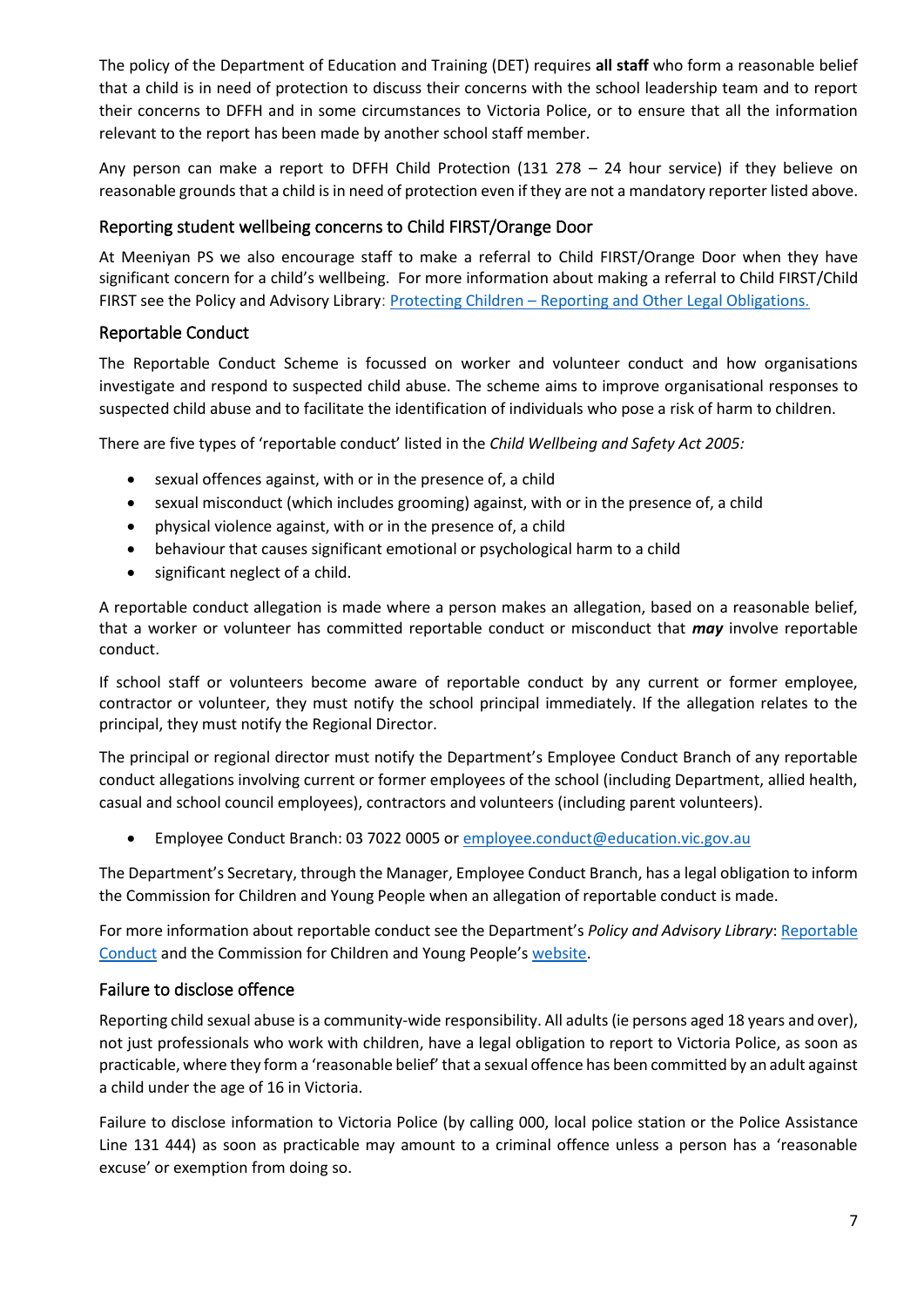"Reasonable belief" is not the same as having proof. A 'reasonable belief' is formed if a reasonable person in the same position would have formed the belief on the same grounds.

For example, a 'reasonable belief' might be formed when:

- a child states that they have been sexually abused
- a child states that they know someone who has been sexually abused (sometimes the child may be talking about themselves)
- someone who knows a child states that the child has been sexually abused
- professional observations of the child's behaviour or development leads a mandated professional to form a belief that the child has been sexually abused
- signs of sexual abuse leads to a belief that the child has been sexually abused.

"Reasonable excuse" is defined by law and includes:

- fear for the safety of any person including yourself or the potential victim (but not including the alleged perpetrator or an organisation)
- where the information has already been disclosed to Victoria Police and you have no further information to add (for example, through a mandatory report to DFFH Child Protection or a report to Victoria Police from another member of school staff).

#### Failure to protect offence

This reporting obligation applies to school staff in a position of authority. This can include principals, assistant principals and campus principals. Any staff member in a position of authority who becomes aware that an adult associated with their school (such as an employee, contractor, volunteer or visitor) poses a risk of sexual abuse to a child under the age of 16 under their care, authority or supervision, must take all reasonable steps to remove or reduce that risk.

This may include removing the adult (ie persons aged 18 years and over) from working with children pending an investigation and reporting your concerns to Victoria Police.

If a school staff member in a position of authority fails to take reasonable steps in these circumstances, this may amount to a criminal offence.

#### **Further information**

For more information about the offences and reporting obligations outlined in this fact sheet refer to: Protecting Children — [Reporting and Other Legal Obligations.](https://www2.education.vic.gov.au/pal/protecting-children/policy)